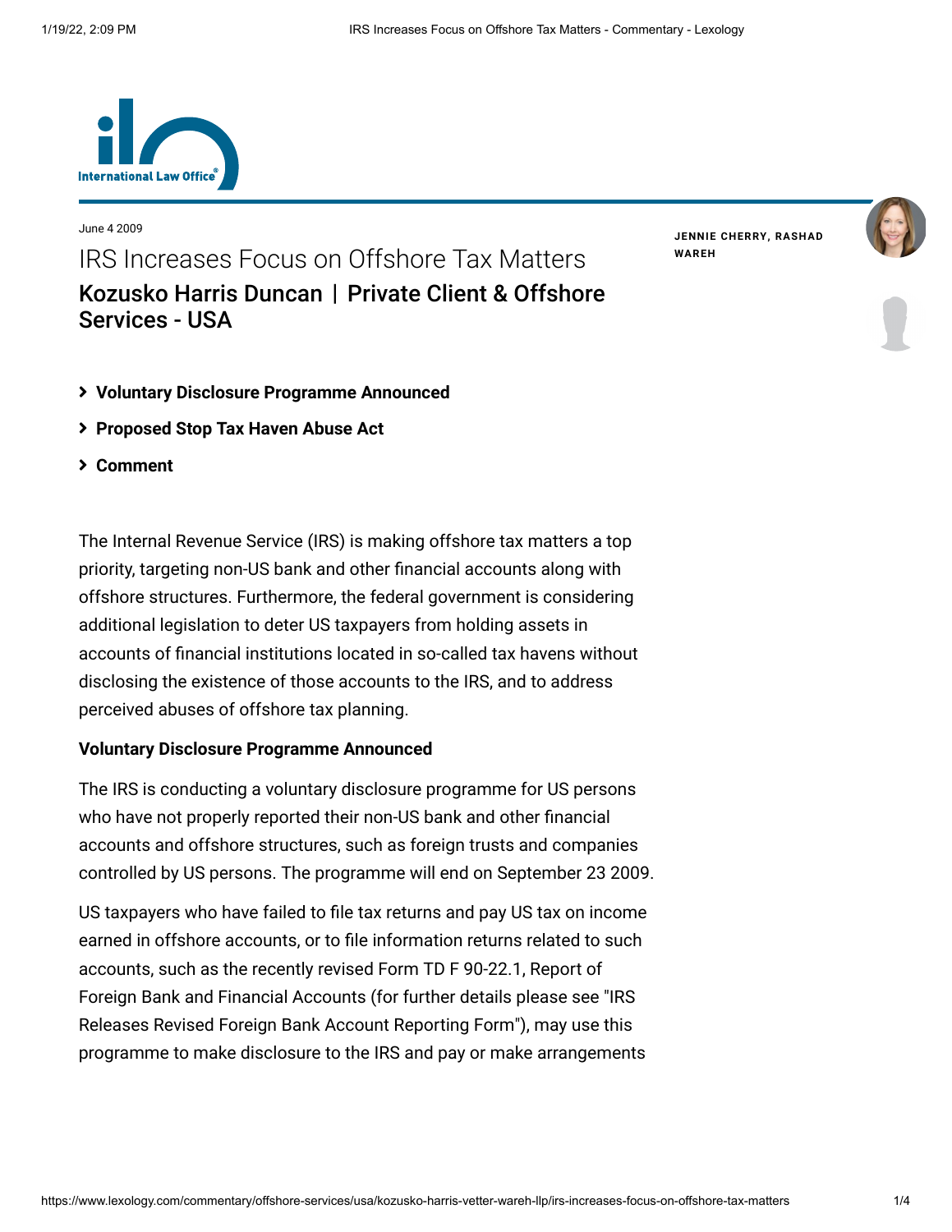to pay the taxes due. Disclosures must first pass an initial screening with the IRS Criminal Investigation Division. They will then be forwarded to an offshore identification unit for civil processing.

The voluntary disclosure programme does not guarantee immunity from prosecution. It sets forth a penalty framework to be applied to all voluntary disclosure requests containing offshore issues. Taxpayers will be required to file or amend all returns for the past six years. The IRS will then assess all taxes and interest for the applicable period, plus either an accuracy penalty (20% of the understatement of tax) or a delinquency penalty (up to 25% of the net tax required to be shown on the tax return), with no application of the reasonable cause exception.

In addition to all other penalties that may apply, the IRS will assess a penalty equal to 20% of the amount in foreign bank accounts or entities in the year with the highest aggregate account or asset value. This penalty will be reduced to 5% in the case of certain inherited accounts if:

- the taxpayer did not open or cause the account to be opened;
- there has been no activity in the account (eg, deposits or withdrawals during the period it has been under the taxpayer's control); and
- all applicable US taxes have been paid on the funds deposited in the account, except for taxes on income or earnings of the account.

On May 16 2009 the IRS posted answers to frequently asked questions about the voluntary disclosure programme, including an example of the penalty framework ([www.irs.gov/pub/irs-news/faqs.pdf](http://www.irs.gov/pub/irs-news/faqs.pdf)).

## <span id="page-1-0"></span>**Proposed Stop Tax Haven Abuse Act**

Under the USA Patriot Act, the Department of the Treasury has the authority to impose financial penalties on foreign jurisdictions, financial institutions or transactions found to be of "primary money laundering concern". Two recently introduced bills, both called the Stop Tax Havens Abuse Tax Act (Senate Bill 506 and House Bill 1265), propose to impose the same penalties if the Treasury finds the entity or transaction to be "impeding US tax enforcement". These bills are in committee, the first step of the legislative process, where they will be deliberated, investigated and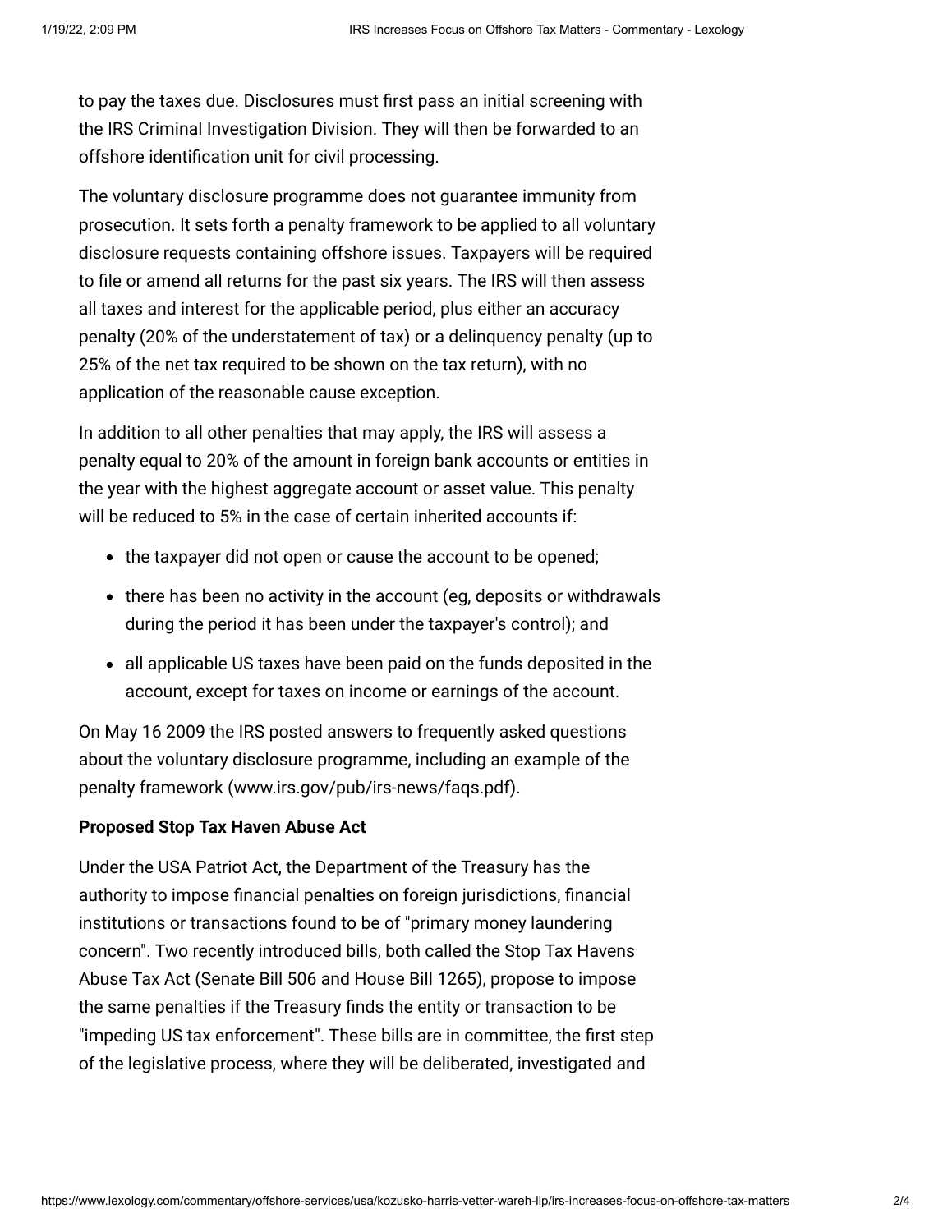revised before they go to general debate. They illustrate the continued focus on offshore tax matters and efforts to identify and collect unpaid taxes, interest and penalties.

The proposed act provides an initial list of 34 offshore secrecy jurisdictions, including:

- the Bahamas:
- Bermuda:
- the Cayman Islands;
- the British Virgin Islands;
- the Channel Islands:
- Luxembourg;
- Panama:
- Singapore; and
- Switzerland.

The Treasury secretary would be authorized to add or remove countries from the list. These jurisdictions are viewed as having secrecy laws or practices that unreasonably restrict US tax authorities from obtaining necessary information, unless the jurisdiction has information exchange practices that effectively overcome those secrecy barriers.

The proposed act also contains provisions that would cause certain non-US corporations that are managed and controlled from within the United States to be treated as domestic corporations for US income tax purposes, causing them to become subject to US corporate income tax. In addition, withholding tax would be required on payments with respect to the stock of US corporations to non-US persons of dividend equivalent amounts and substituted dividends, which arguably are not currently subject to the 30% withholding tax on dividends paid to non-US investors. US persons would also be subject to increased requirements to report to the IRS a variety of relationships they have with passive foreign investment corporations.

## <span id="page-2-0"></span>**Comment**